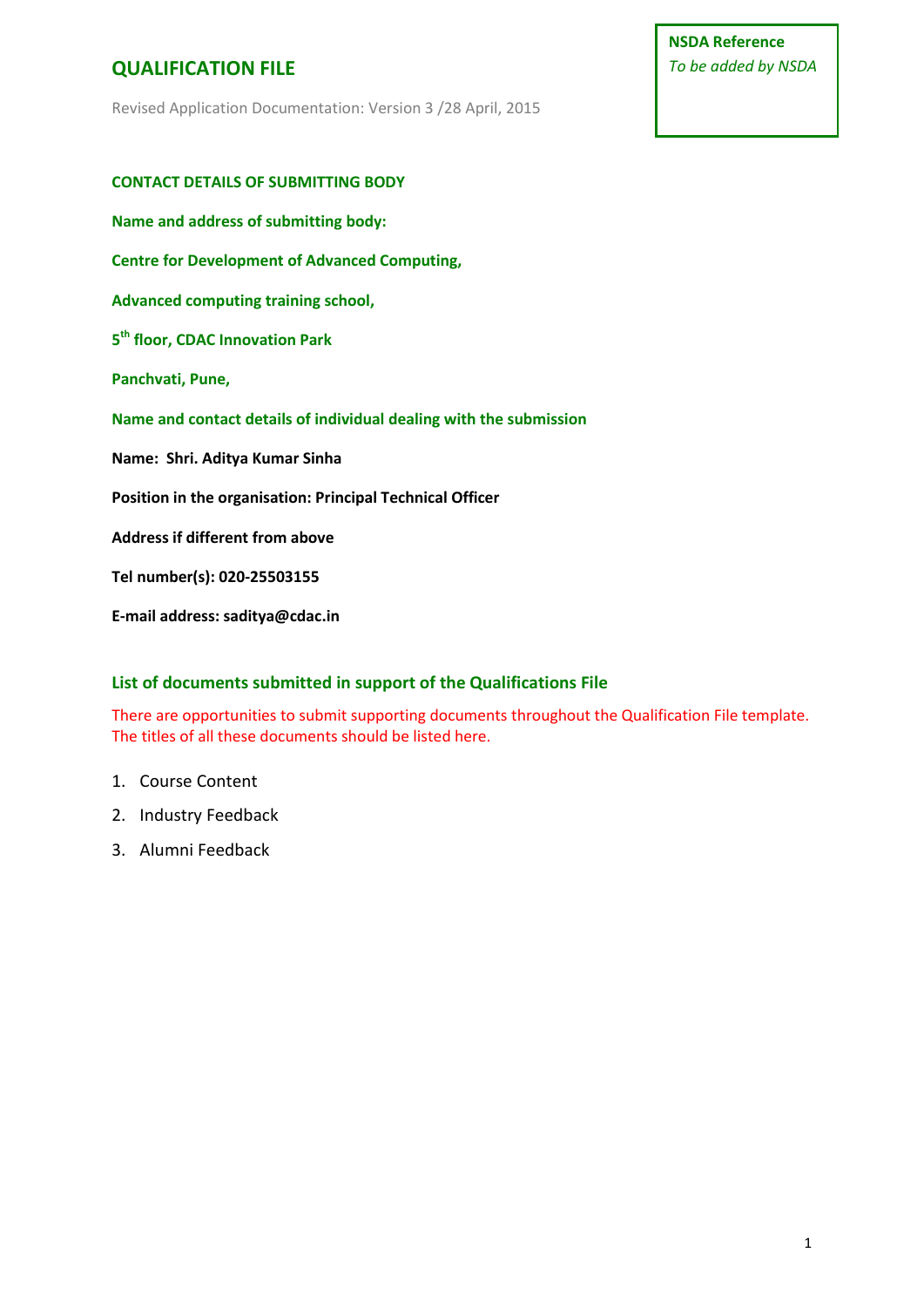### **SUMMARY**

| <b>Qualification Title and Code:</b>                                                         | PG-Diploma in IT Infrastructure, Systems & Security                                                                                                                                                                                                                                                                                                                                                                                                                                                                                                                                                                                                                                                                                                                                                                                                                                                                                        |
|----------------------------------------------------------------------------------------------|--------------------------------------------------------------------------------------------------------------------------------------------------------------------------------------------------------------------------------------------------------------------------------------------------------------------------------------------------------------------------------------------------------------------------------------------------------------------------------------------------------------------------------------------------------------------------------------------------------------------------------------------------------------------------------------------------------------------------------------------------------------------------------------------------------------------------------------------------------------------------------------------------------------------------------------------|
| <b>Body/bodies which will award the</b>                                                      | Centre for Development of Advanced Computing (C-DAC)                                                                                                                                                                                                                                                                                                                                                                                                                                                                                                                                                                                                                                                                                                                                                                                                                                                                                       |
| qualification:                                                                               | organization of the Ministry of Electronics and Information                                                                                                                                                                                                                                                                                                                                                                                                                                                                                                                                                                                                                                                                                                                                                                                                                                                                                |
|                                                                                              | Technology, Govt. Of India                                                                                                                                                                                                                                                                                                                                                                                                                                                                                                                                                                                                                                                                                                                                                                                                                                                                                                                 |
| <b>Body which will accredit providers</b><br>to offer the qualification:                     | <b>CDAC</b>                                                                                                                                                                                                                                                                                                                                                                                                                                                                                                                                                                                                                                                                                                                                                                                                                                                                                                                                |
| <b>Body/bodies which will be</b><br>responsible for assessment:                              | <b>CDAC</b>                                                                                                                                                                                                                                                                                                                                                                                                                                                                                                                                                                                                                                                                                                                                                                                                                                                                                                                                |
| <b>Occupation(s) to which the</b><br>qualification gives access:                             | The Post Graduate Diploma in IT Infrastructure, Systems and<br>Security (PG DITISS) is a 24 weeks full time programme<br>targeted towards grooming students in the arena of human-<br>computer interaction and Information System and Cyber<br>Security. The objective of this course is to enable the student<br>to understand the concepts of network security and learn the<br>techniques of detecting the attacks and securing a network<br>from internal and outside attacks At the end of the course,<br>the student will be able to understand a variety of generic<br>security threats and vulnerabilities, understand the principles<br>and practices of cryptographic techniques, identify and<br>analyze particular security problems for a given application<br>and apply appropriate security techniques to solve security<br>problems. However, this course will not cover installation and<br>configuration of LAN and WAN. |
|                                                                                              | After doing this course students can work as System<br>Administrator/Network Security Professional/ Web Security<br>Tester/Information Security Analysts.                                                                                                                                                                                                                                                                                                                                                                                                                                                                                                                                                                                                                                                                                                                                                                                  |
| <b>Proposed level of the qualification</b><br>in the NSQF:                                   | Level 8                                                                                                                                                                                                                                                                                                                                                                                                                                                                                                                                                                                                                                                                                                                                                                                                                                                                                                                                    |
| <b>Anticipated volume of</b><br>training/learning required to<br>complete the qualification: | 900 hrs of classroom/lab learning (6 Months full time course)                                                                                                                                                                                                                                                                                                                                                                                                                                                                                                                                                                                                                                                                                                                                                                                                                                                                              |
| <b>Entry requirements /</b><br>recommendations:                                              | 1. Graduate in Engineering or equivalent (e.g. BE / BTech / 4-<br>year BSc / AMIE / DoEACC B Level, etc.) in Electronics/<br>Computer Science/IT or related areas, OR<br>2. Post Graduate in Engineering Sciences (e.g. MSc in                                                                                                                                                                                                                                                                                                                                                                                                                                                                                                                                                                                                                                                                                                             |
|                                                                                              | Computer Science, IT, Electronics, etc.), OR<br>3. Post Graduate in Mathematics or allied areas, OR<br>4. MCA                                                                                                                                                                                                                                                                                                                                                                                                                                                                                                                                                                                                                                                                                                                                                                                                                              |
|                                                                                              | 5. The candidates must have secured a minimum of 55%                                                                                                                                                                                                                                                                                                                                                                                                                                                                                                                                                                                                                                                                                                                                                                                                                                                                                       |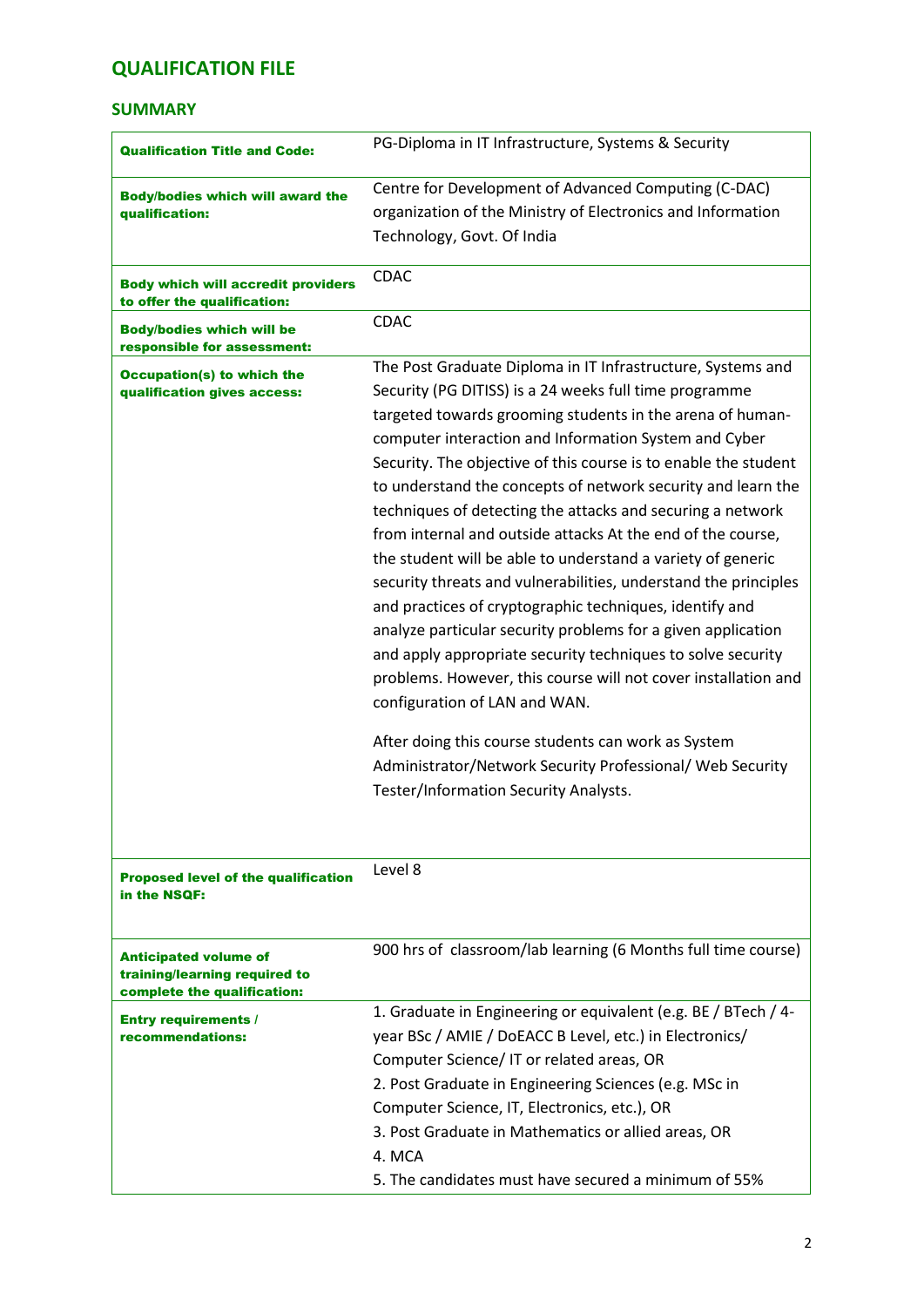|                                                                                |           | marks in their qualifying examination.                                                                                                                                                                                                                                                                                                                                                                                                                    |                                                                                                                                                                                                                                                                                                                                |                                                                                                                                                                                       |
|--------------------------------------------------------------------------------|-----------|-----------------------------------------------------------------------------------------------------------------------------------------------------------------------------------------------------------------------------------------------------------------------------------------------------------------------------------------------------------------------------------------------------------------------------------------------------------|--------------------------------------------------------------------------------------------------------------------------------------------------------------------------------------------------------------------------------------------------------------------------------------------------------------------------------|---------------------------------------------------------------------------------------------------------------------------------------------------------------------------------------|
| <b>Progression from the qualification:</b>                                     |           | These candidates will be trained in Application Security,<br>Cyber Forensics, Intrusion Detection and Intrusion<br>Prevention, Auditing, Ethical Hacking and Cyber Laws<br>skills. They can start career as Network Security<br>Engineer, Network Systems & Data Analyst, Web<br>Administrator, Web Penetration Tester and leads to<br>Security Analyst after having relevant experience.<br>Candidate can start from level 8 and lead to further levels. |                                                                                                                                                                                                                                                                                                                                |                                                                                                                                                                                       |
| <b>Planned arrangements for RPL:</b>                                           | <b>NA</b> |                                                                                                                                                                                                                                                                                                                                                                                                                                                           |                                                                                                                                                                                                                                                                                                                                |                                                                                                                                                                                       |
| <b>International comparability where</b><br>known:                             |           | CDAC has conducted PG-DITISS course at Ghana-India Kofi<br>Annan Centre of Excellence in ICT, ACCRA                                                                                                                                                                                                                                                                                                                                                       |                                                                                                                                                                                                                                                                                                                                |                                                                                                                                                                                       |
|                                                                                |           | Course which covers Application security, Operating System<br>and Network Administration, Ethical Hacking, Auditing, IT<br>System Management and Cyber Laws in six months full time<br>courses are not available. Various institutes are running<br>courses but as sub set of this courses like:<br><b>NCR</b>                                                                                                                                            | Diploma in Cyber Laws, Asian School Of<br>Cyber Laws, Pune, Maharashtra<br>Post Graduate Diploma in Security<br>Management and Certificate course in<br>Security Management courses, International<br>College for Security Studies Gurgaon, Delhi<br>CCSE(Certified Cyber Security Expert),<br>http://techdefence.com/ccse.php |                                                                                                                                                                                       |
| <b>Formal structure of the qualification:</b>                                  |           |                                                                                                                                                                                                                                                                                                                                                                                                                                                           |                                                                                                                                                                                                                                                                                                                                |                                                                                                                                                                                       |
| Title of NOS/unit or other component<br>(include any identification code used) |           | <b>Mandatory/</b><br><b>Optional</b><br>Enter M or O for<br>each unit/<br>component                                                                                                                                                                                                                                                                                                                                                                       | <b>Estimated size</b><br>(learning hours)<br>The total should<br>be the same as<br>the entry under<br>"anticipated<br>volume" above                                                                                                                                                                                            | Level<br>In the NSQF,<br>individual units or<br>components of<br>qualifications can<br>have outcomes<br>which put them<br>at levels which<br>are higher or<br>lower than the<br>whole |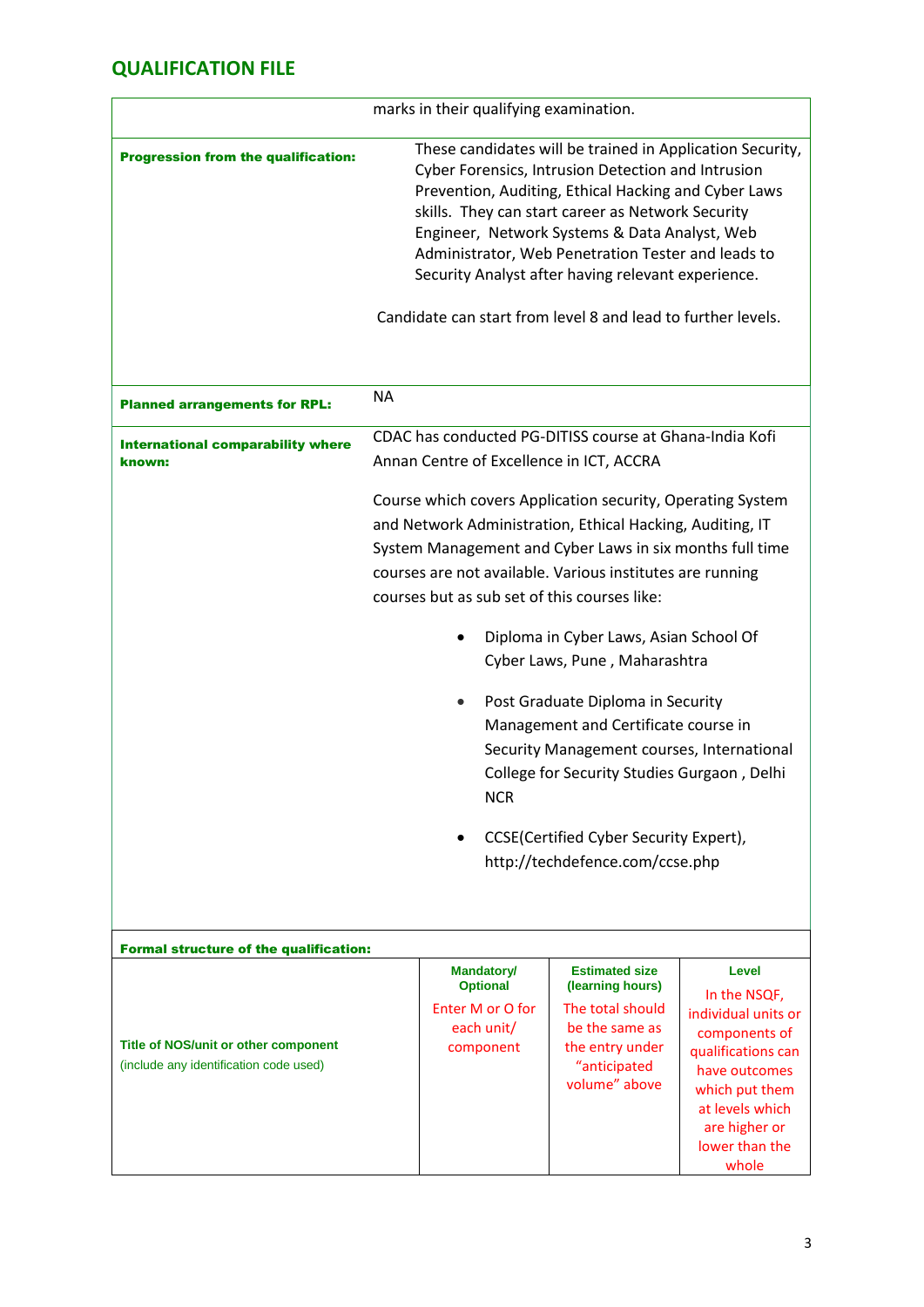|                                                         |   |     | qualification. |
|---------------------------------------------------------|---|-----|----------------|
| <b>Fundamental of Computer Networks</b>                 | M | 60  | 8              |
| Concepts of Operating System and<br>Administration      | M | 180 | 8              |
| Java Programming with Crypto API                        | M | 80  | 8              |
| <b>Security Concepts</b>                                | M | 140 | 8              |
| Network Defense and<br>Countermeasures (NDC)            | M | 70  | 8              |
| <b>Cyber Forensics</b>                                  | M | 30  | 8              |
| Auditing, Law, Securing standards<br>and Best Practices | M | 30  | 8              |
| <b>PKI</b>                                              | M | 40  | 8              |
| IT Infrastructure Management                            | M | 70  | 8              |
| Aptitude & English                                      | M | 50  | 8              |
| <b>Effective Communication</b>                          | M | 50  | 8              |
| Project                                                 | M | 100 | 8              |

Please attach any document giving further detail about the structure of the qualification – eg a Curriculum or Qualification Pack.

Give details of the document here:

### **SECTION 1**

#### **ASSESSMENT**

#### **Body/Bodies which will carry out assessment:**

CDAC's Exam, Evaluation and Certification department will carry out assessment as per evaluation guideline finalized by Academic Council/ Academic Management Committee.

**Will the assessment body be responsible for RPL assessment?** 

- Same will be finalised when the national RPL Policy will be finalised.
- Assessment is online through our CCAT system.
- Issuance of qualification is centralized through CDAC.

**Describe the overall assessment strategy and specific arrangements which have been put in place to ensure that assessment is always valid, consistent and fair and show that these are in line with the requirements of the NSQF:**

**Assessment** is a necessary and essential part of conducting the PG-Diploma in Advanced Computing, as it provides important feedback and inputs to both the institute as well as the student. The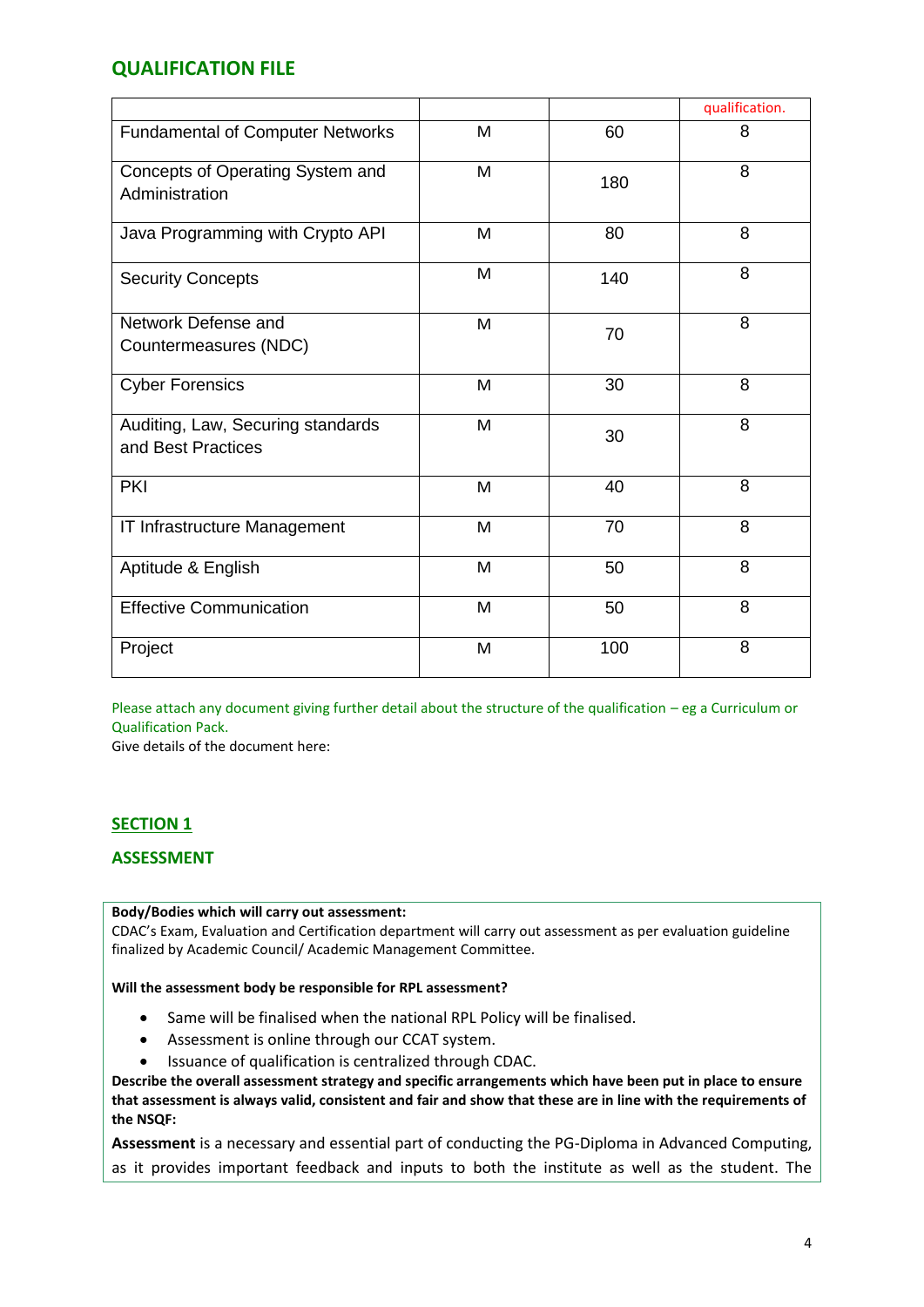institute gets an idea about the relative performance of each student, which also serves as feedback about the design and conduct of the course. The student gets a clear picture of his academic standing, individually and in comparison to his fellow students.

- A separate evaluation process is to be conducted for every module of the course.
- The evaluation for each module must be completed as per guidelines given below. The midmodule /surprise test evaluation is mandatory and can be taken after discussion with the concerned faculty.
- Students are evaluated on a continuous and throughout the duration of the course to make a fair assessment of the skills acquired by them. To have a very uniform and fair assessment. The evaluation process is divided into two parts:
	- Continuous Assessment CA (60 marks)
	- Course End Examination CCE (40 marks)

**Continuous Assessment:** This is being done primarily by the respective faculty in the form of Lab tests, assignments, quizzes etc conducted (with the help of the respective course co-coordinators) at regular intervals and as and when the portions of the modules are completed. These are basically internal exams and local to the centre. This process is further categorized into two parts.

- Lab test (40 marks)
- Internal test (20 mark): Assignment/Case Studies /quiz and other valuation methods like case study, viva, group discussion depending on the subject and the faculty (20 marks)

It is recommended to conduct the Effective Communications & Aptitude sessions for the benefit of the students and also conduct some surprise test for Effective Communications & Aptitude sessions.

The figures shown below indicate the weightage of each module in the final performance statement. The examination(s) for each module must be conducted for at least that number of marks. However, the centre may conduct evaluation for a higher number of marks, in which case the marks will be scaled down. For example, if the examination for the Operating Systems Concepts module is conducted for 100 marks, the marks earned by the student will be scaled down to out of 40.

A student must score a minimum of 40 percent marks in each component of the evaluation, and also in the aggregate score, in order to successfully clear the module. If a student scores more than 40% on aggregate but has scored less than 40% in one component of the evaluation, he will not be declared as passed.

### **The weight age for each component will normally be:**

| Theory examination $-$ (CCEE) | 40% |
|-------------------------------|-----|
| Laboratory examination        | 40% |
| Internal marks                | 20% |

(Internal marks: Lab Assignment Evaluation, Surprise Tests, attendance, Viva, Seminars)

The question papers for the theory as well as the laboratory examinations at all the centres will be set by CDAC, ACTS Pune. The centres according to guidelines provided by C-DAC, ACTS Pune, will conduct the evaluation of the laboratory and assignments locally.

### **Minimum Pass marks:**

The minimum marks to be obtained for declaring a student pass in any module is as follows:

For 40 mark QP : 16 marks For 20 mark QP : 8 marks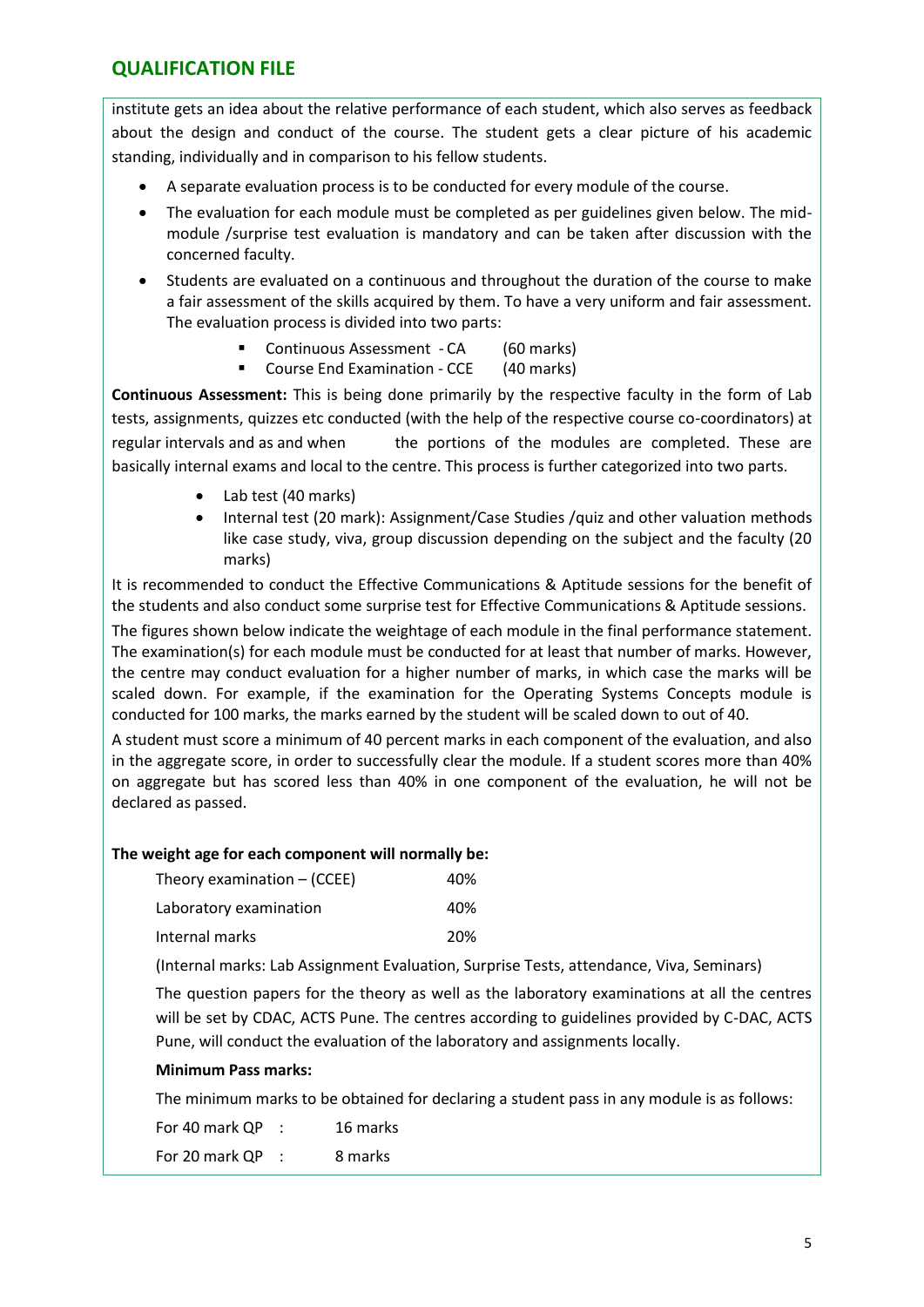

- Minimum Server requirement at each exam centre (2 Laptops -> one for redundancy).
- Question paper independent of languages, font and symbols
- Resilient to server failures
- Identical URL for Mock test and Actual exam
- Provides end -to-end audit log

**Feedback System:** C-DAC's Advanced Computing Training School (ACTS) offers various courses and training programs through its own training centres and its network of Affiliated Training Centres (ATC) spread across the country. Each year, thousands of students and professionals are trained at these centres.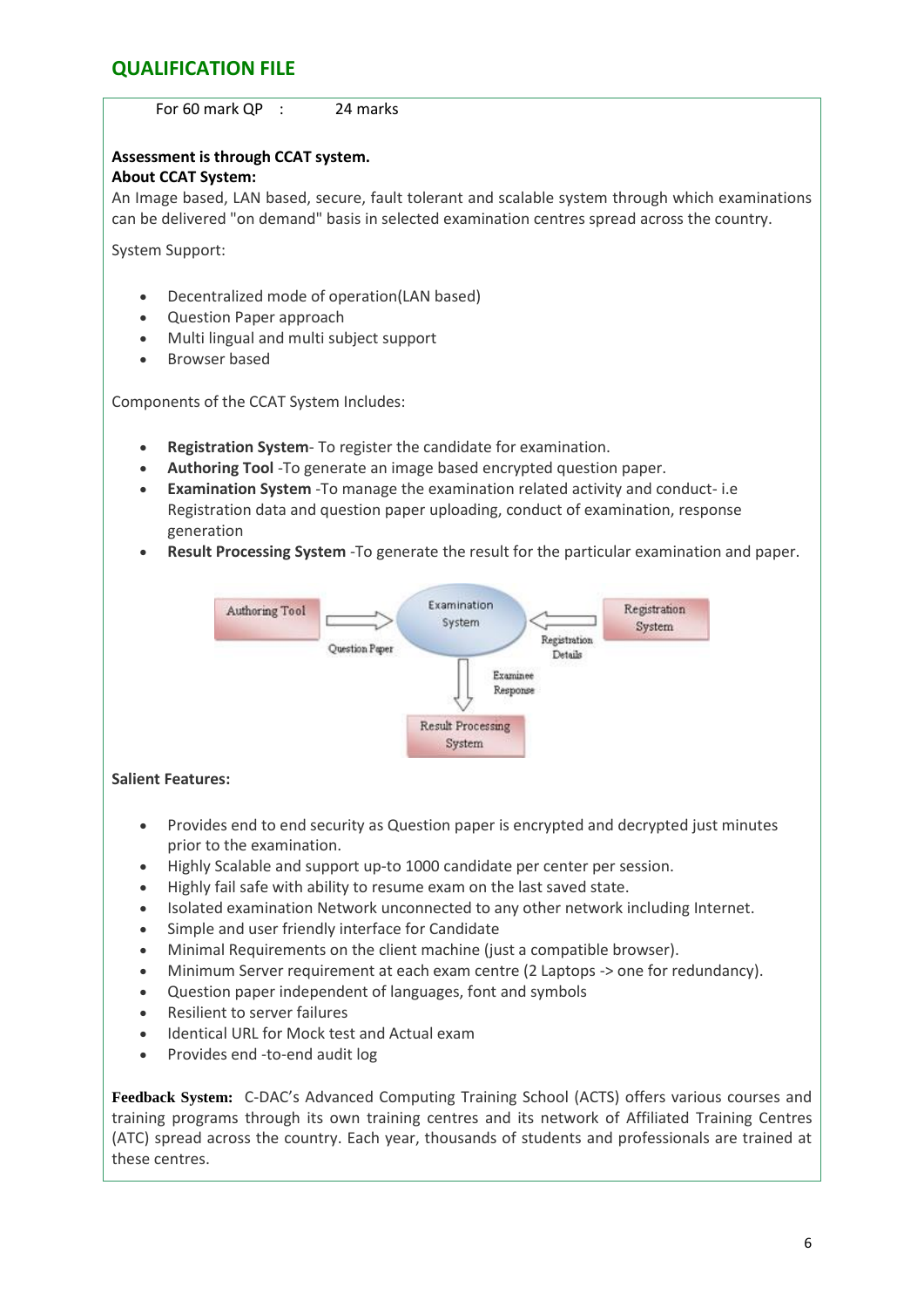The purpose of the system i.e. Online Feedback System (OFS) is to develop a web application for getting the online faculty feedback by the students studying at C-DAC centers and also at the various Authorized Training Centres (ATC) affiliated to C-DAC for different training programs offered by CDAC ACTS.

This system is for conducting "The Student Survey" for quality assurance of education. Students, Faculties and administrators can all benefit from survey. This is helpful in the continual improvements in teaching programs, processes as well as infrastructure and thereby enhancing the students' learning experience at CDAC ACTS.

The Online Feedback System make the student feedback procedure centralized for all CDAC centres as well as various Authorized Training Centres (ATCs) located across the country through which headquarter manager can manage student feedback of faculties as well as infrastructure studying at different C-DAC training centres with different reports for feedback analysis.

Please attach any documents giving further information about assessment and/or RPL. Give details of the document(s) here:

#### **ASSESSMENT EVIDENCE**

| Sr.<br>No.     | <b>Module</b>                                                | Learning Outcome(After<br>completing this module<br>students will be able to: )                                                                                                                                                                                                                                                                                                                                            | <b>Theory</b> | Lab | IA | <b>Total Marks</b> |
|----------------|--------------------------------------------------------------|----------------------------------------------------------------------------------------------------------------------------------------------------------------------------------------------------------------------------------------------------------------------------------------------------------------------------------------------------------------------------------------------------------------------------|---------------|-----|----|--------------------|
| $\mathbf{1}$   | <b>Fundamentals of</b><br>Computer and<br><b>Networks</b>    | identify<br>computer<br>$\bullet$<br>hardware<br>and<br>peripheral devices<br>familiar<br>Be<br>with<br>software<br>applications<br>Understand<br>file<br>management<br>Accomplish creating<br>$\bullet$<br>documents,<br>basic<br>worksheets,<br>presentations<br>and<br>databases<br>Distinguish<br>the<br>$\bullet$<br>advantages<br>and<br>disadvantages<br>of<br>networks<br>Identify<br>computer<br>risks and safety | 40            | 40  | 20 | 100                |
| $\overline{2}$ | Concepts of<br><b>Operating System</b><br>and administration | Install<br>and<br>$\bullet$<br>configure<br>windows<br>Linux server<br>and<br>and core with its<br>application<br>in<br>a<br>virtual environment<br>Distinguish between<br>the different roles<br>and<br>features<br>in                                                                                                                                                                                                    | 40            | 40  | 20 | 100                |

Each module should be evaluated as per the weightage given below.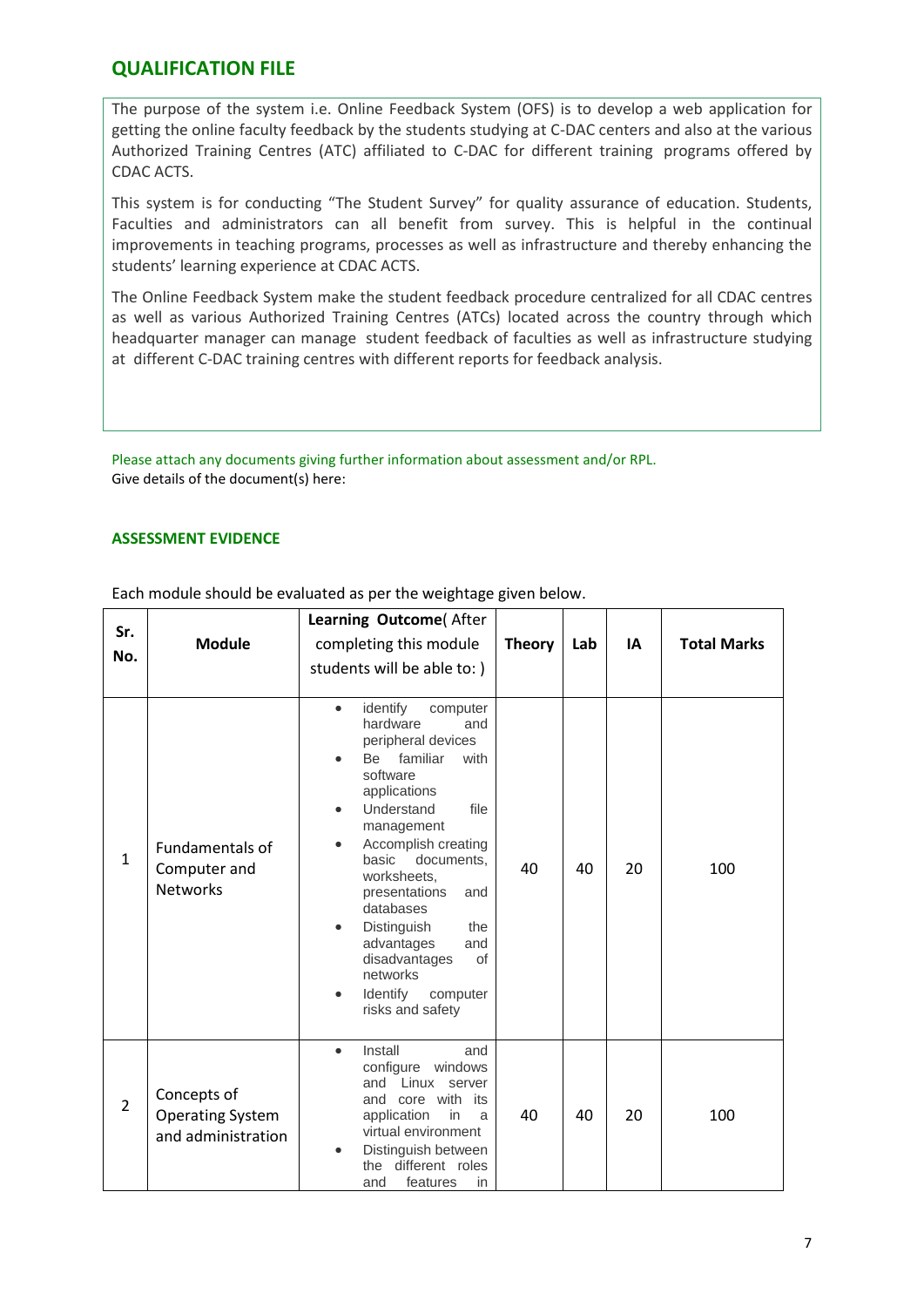|   |                                           | windows,<br>Linux<br>Server<br>and<br>implementation<br>Outline<br>the<br>key<br>$\bullet$<br>features<br>and<br>functions<br>οf<br><b>Operating System</b><br>Explain the role of<br>$\bullet$<br>PowerShell and its<br>applications<br>Install<br>and<br>configure<br>Active<br>Directory, DNS and<br>other applications<br>Create<br>and<br>Group<br>manage<br>Policy objects and<br>deploy images.                                     |    |    |    |     |
|---|-------------------------------------------|--------------------------------------------------------------------------------------------------------------------------------------------------------------------------------------------------------------------------------------------------------------------------------------------------------------------------------------------------------------------------------------------------------------------------------------------|----|----|----|-----|
| 3 | Java Programming<br>with Crypto API       | Write code for Core<br>$\bullet$<br>java, jsp and servlet<br>Understand<br>Java<br>$\bullet$<br>Cryptography<br>Architecture<br>Understand<br>concepts of secure<br>coding with Java                                                                                                                                                                                                                                                       | 40 | 40 | 20 | 100 |
| 4 | <b>Security Concepts</b>                  | Write MYSQL query<br>$\bullet$<br>Write<br>and<br>understand<br>Injection<br>in<br>Insert/update<br>and<br>stored procedures<br>Understand threat<br>$\bullet$<br>risk modeling<br>Writing plugins in<br>$\bullet$<br>Python<br>Do foot Printing and<br>$\bullet$<br>Scanning<br>Linux<br>Use<br>and<br><b>Automated Security</b><br><b>Assessment Tools</b><br>Do Sniffers, session<br>$\bullet$<br>Hijacking<br>and<br>Denial of Service | 40 | 40 | 20 | 100 |
| 5 | Network Defense<br>and<br>Countermeasures | Design a network<br>$\bullet$<br>security defense<br>Develop a network<br>$\bullet$<br>security policy<br>Set up and maintain<br>$\bullet$<br>virtual<br>private<br>a<br>network                                                                                                                                                                                                                                                           | 40 | 40 | 20 | 100 |
| 6 | <b>Cyber Forensics</b>                    | understand the role<br>$\bullet$<br>of<br>computer<br>forensics<br>in<br>the<br>business<br>and<br>private world<br>identify some of the<br>$\bullet$<br>current techniques                                                                                                                                                                                                                                                                | 40 | 40 | 20 | 100 |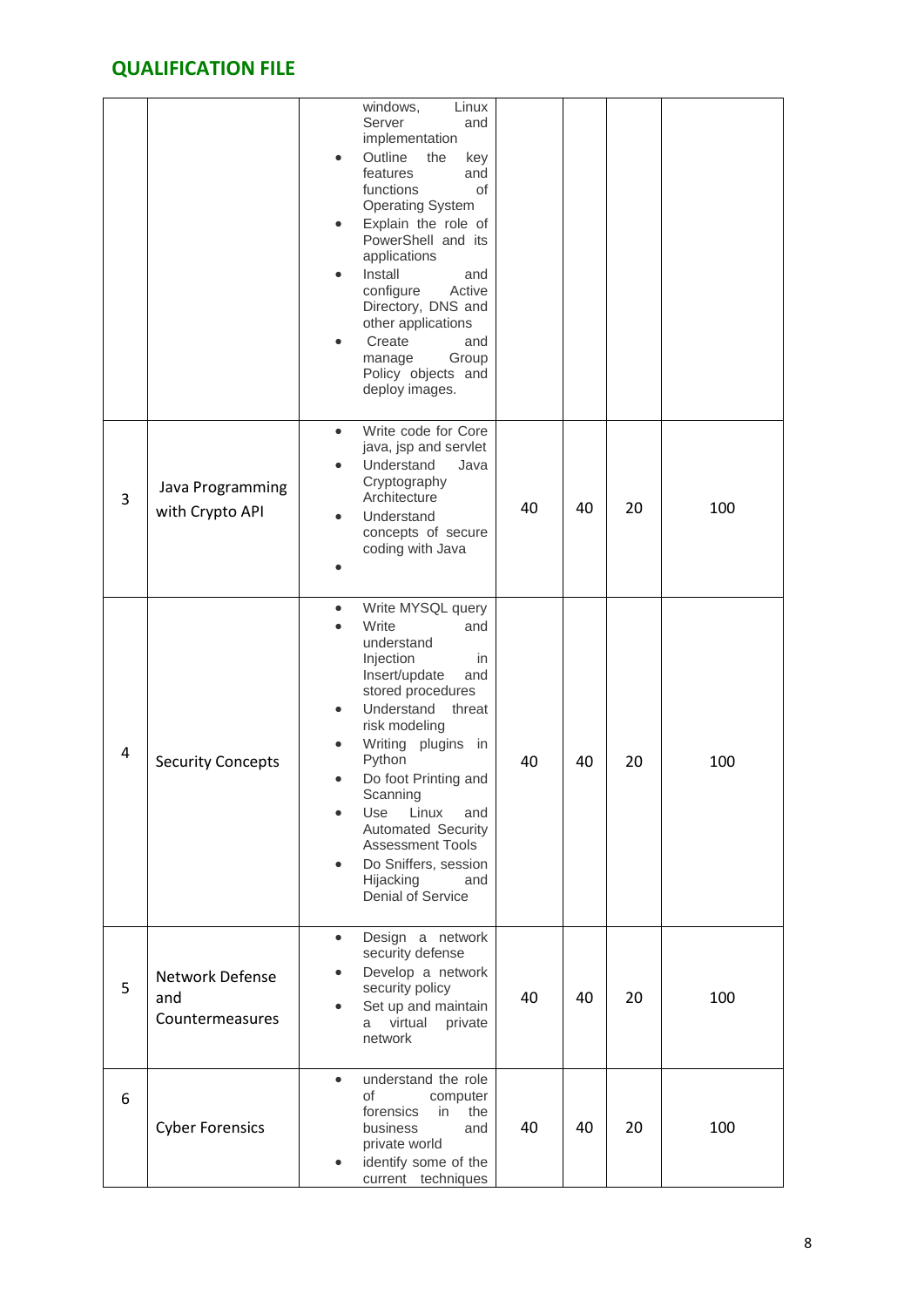|                |                                                                   | tools<br>and<br>for<br>forensic<br>examinations<br>describe<br>and<br>identify<br>basic<br>principles of good<br>professional<br>practice<br>for<br>a<br>forensic computing<br>practitioner<br>Apply forensic tools<br>different<br>in.<br>situations.                                                                                                                                                                                                  |    |     |
|----------------|-------------------------------------------------------------------|---------------------------------------------------------------------------------------------------------------------------------------------------------------------------------------------------------------------------------------------------------------------------------------------------------------------------------------------------------------------------------------------------------------------------------------------------------|----|-----|
| $\overline{7}$ | Auditing, Law,<br><b>Securing Standards</b><br>and Best Practices | supplement<br>$\bullet$<br>To<br>the<br>effort<br>0f<br>the<br>organization<br>in<br>carrying out internal<br>check<br>οf<br>the<br>transactions and other<br>verifications<br>and<br>compliance with the<br>procedures laid down;<br>To<br>improve<br>the<br>effectiveness<br>οf<br>40<br>concurrent<br>audit<br>system in banks;<br>improve quality<br>To<br>and<br>coverage<br>of<br>concurrent<br>audit<br>reports.<br>To understand cyber<br>laws. | 60 | 100 |
| 8              | PKI                                                               | Design, deploy, and<br>$\bullet$<br>manage a public key<br>infrastructure (PKI) to<br>support<br>applications<br>that require distributed<br>security.<br>Get<br>hands-on<br>40<br>40<br>experience<br>implementing<br>solutions to<br>secure<br>PKI-enabled<br>applications<br>and<br>services                                                                                                                                                         | 20 | 100 |
| 9.             | IT Infrastructure<br>Management                                   | $\bullet$<br>understand<br>To<br>the<br>importance of service<br>management, both to<br>IT<br>the<br>service<br>provider, and to it's<br>customers.<br>Learn<br>about<br>IT<br>Service Management<br>best practices, generic<br>40<br>40<br>concepts,<br>key<br>principles.<br>Manage<br>physical<br>$\bullet$<br>security of data<br>centre taking into<br>account<br>requirements<br>of                                                               | 20 | 100 |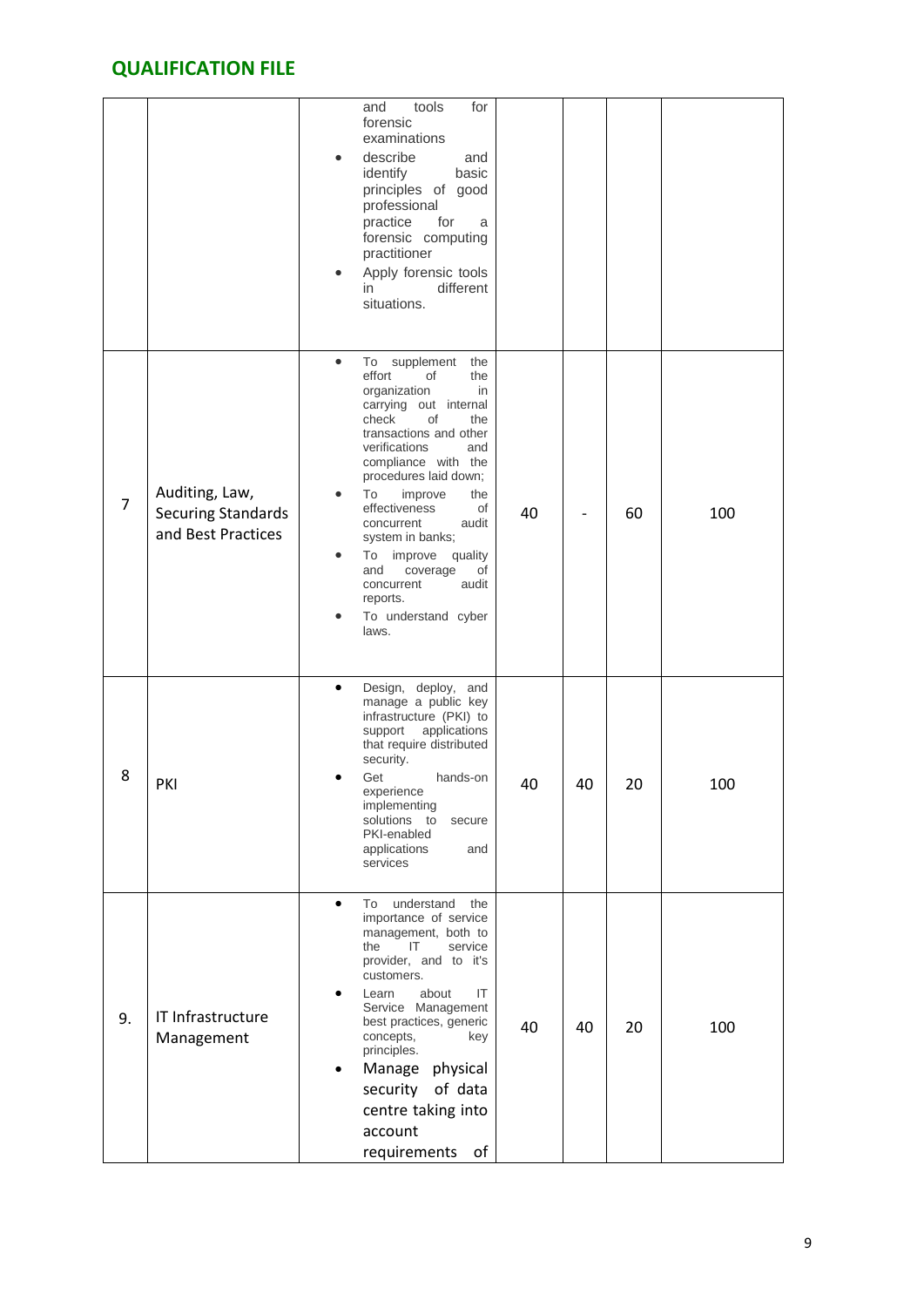|    |                                            | standards                                                                                                                                                                                                                                                                                                                                                                                                                                                                                                                                                                                                                                                                                                        |       |
|----|--------------------------------------------|------------------------------------------------------------------------------------------------------------------------------------------------------------------------------------------------------------------------------------------------------------------------------------------------------------------------------------------------------------------------------------------------------------------------------------------------------------------------------------------------------------------------------------------------------------------------------------------------------------------------------------------------------------------------------------------------------------------|-------|
| 9  | Aptitude and<br>Effective<br>Communication | Apply general<br>$\bullet$<br>mathematical<br>models to solve a<br>variety of problems<br>Solve problems and<br>$\bullet$<br>correctly arrive at<br>meaningful<br>conclusions<br>regarding their<br>answers<br>Manipulate<br>equations and<br>formulas in order to<br>solve for the<br>desired variable<br>Interpret given<br>information<br>correctly, determine<br>which mathematical<br>model best<br>describes the data,<br>and apply the<br>model correctly<br>Use theories of<br>interpersonal<br>communication to<br>explain and<br>evaluate their own<br>behavior in<br>interpersonal<br>relationships.<br>Synthesize and<br>apply appropriate<br>and effective<br>conflict<br>management<br>strategies. | Grade |
| 10 | Project                                    | Design, implement<br>and evaluate<br>computer<br>technologies,<br>systems,<br>processes,<br>components and/or<br>programs<br>appropriate to a<br>defined task, while<br>analyzing the<br>impact on existing<br>systems and<br>potential future<br>applications.<br>Think critically,<br>٠<br>creatively and<br>analytically in<br>developing<br>technological<br>solutions to simple<br>and complex<br>problems.<br>Apply formal                                                                                                                                                                                                                                                                                 | Grade |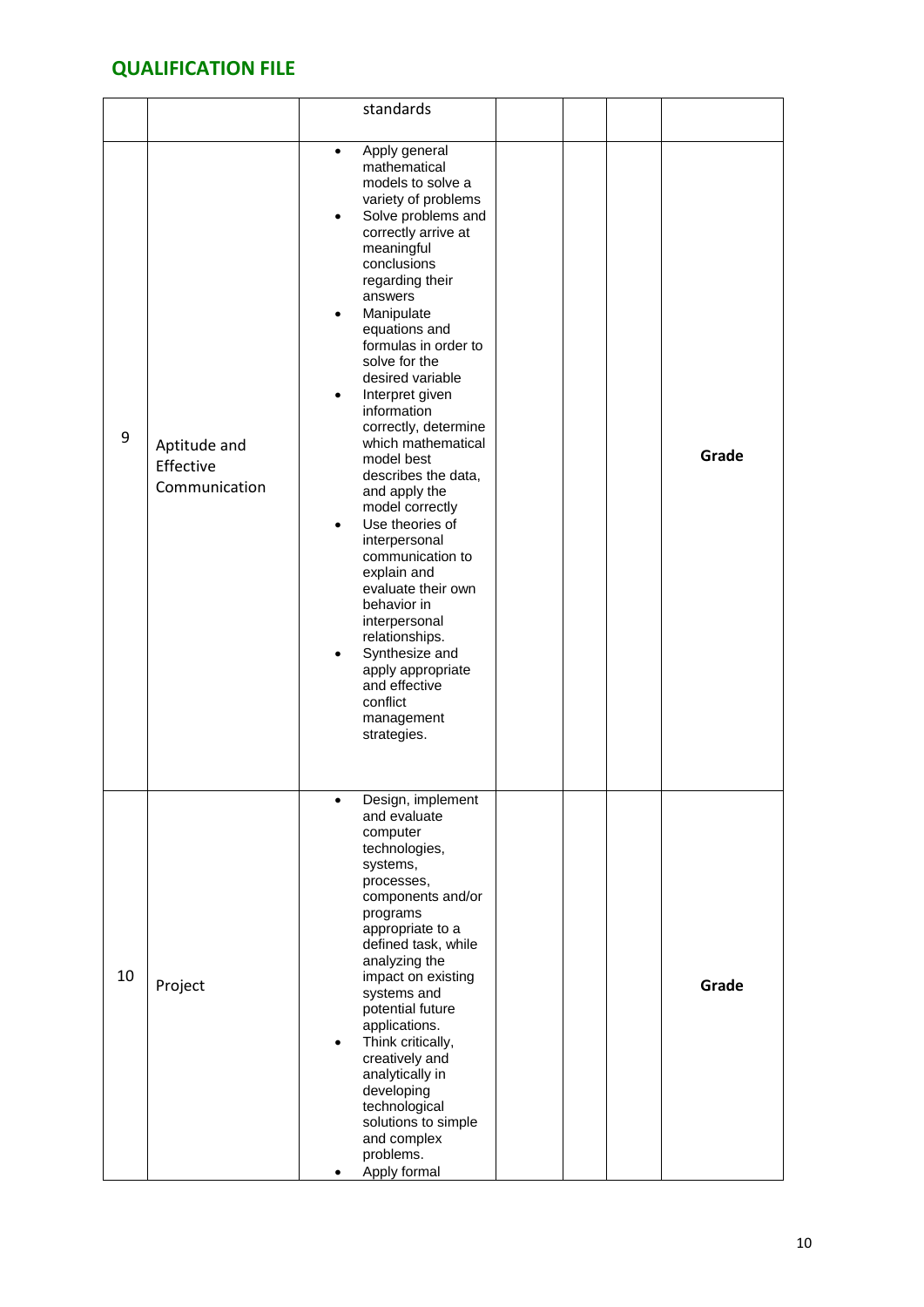| frameworks,<br>methods and<br>management<br>systems to the<br>organization,<br>storage and<br>retrieval of data in<br>ways that<br>demonstrate an<br>understanding of<br>both the business<br>enterprise and the<br>relevant technology.<br>Implement effective<br>$\bullet$<br>business solutions<br>across an<br>organization that<br>demonstrates<br>appropriate<br>consideration of<br>alternative<br>computer<br>technologies,<br>including networks,<br>servers,<br>programming<br>languages and<br>database systems.<br>Plan, analyze,<br>٠<br>design and<br>construct<br>information systems<br>to identified<br>specifications, using<br>clear and efficient<br>code in the relevant<br>programming<br>language(s).<br>Work effectively in a<br>team to analyse the<br>requirements of a<br>complex software<br>system, and solve<br>problems by<br>creating appropriate<br>designs that<br>satisfies these<br>requirements<br>communicate to |  |
|--------------------------------------------------------------------------------------------------------------------------------------------------------------------------------------------------------------------------------------------------------------------------------------------------------------------------------------------------------------------------------------------------------------------------------------------------------------------------------------------------------------------------------------------------------------------------------------------------------------------------------------------------------------------------------------------------------------------------------------------------------------------------------------------------------------------------------------------------------------------------------------------------------------------------------------------------------|--|
| others the progress<br>of the system<br>development and<br>the content of the<br>design by means of<br>reports and<br>presentations                                                                                                                                                                                                                                                                                                                                                                                                                                                                                                                                                                                                                                                                                                                                                                                                                    |  |

### **Complete a grid for each grouping of NOS, assessment unit or other component as listed in the entry on the structure of the qualification on page 1.**

**Title of NOS/Unit/Component:**

| Assessable outcomes | Assessment criteria for the outcome |
|---------------------|-------------------------------------|
|---------------------|-------------------------------------|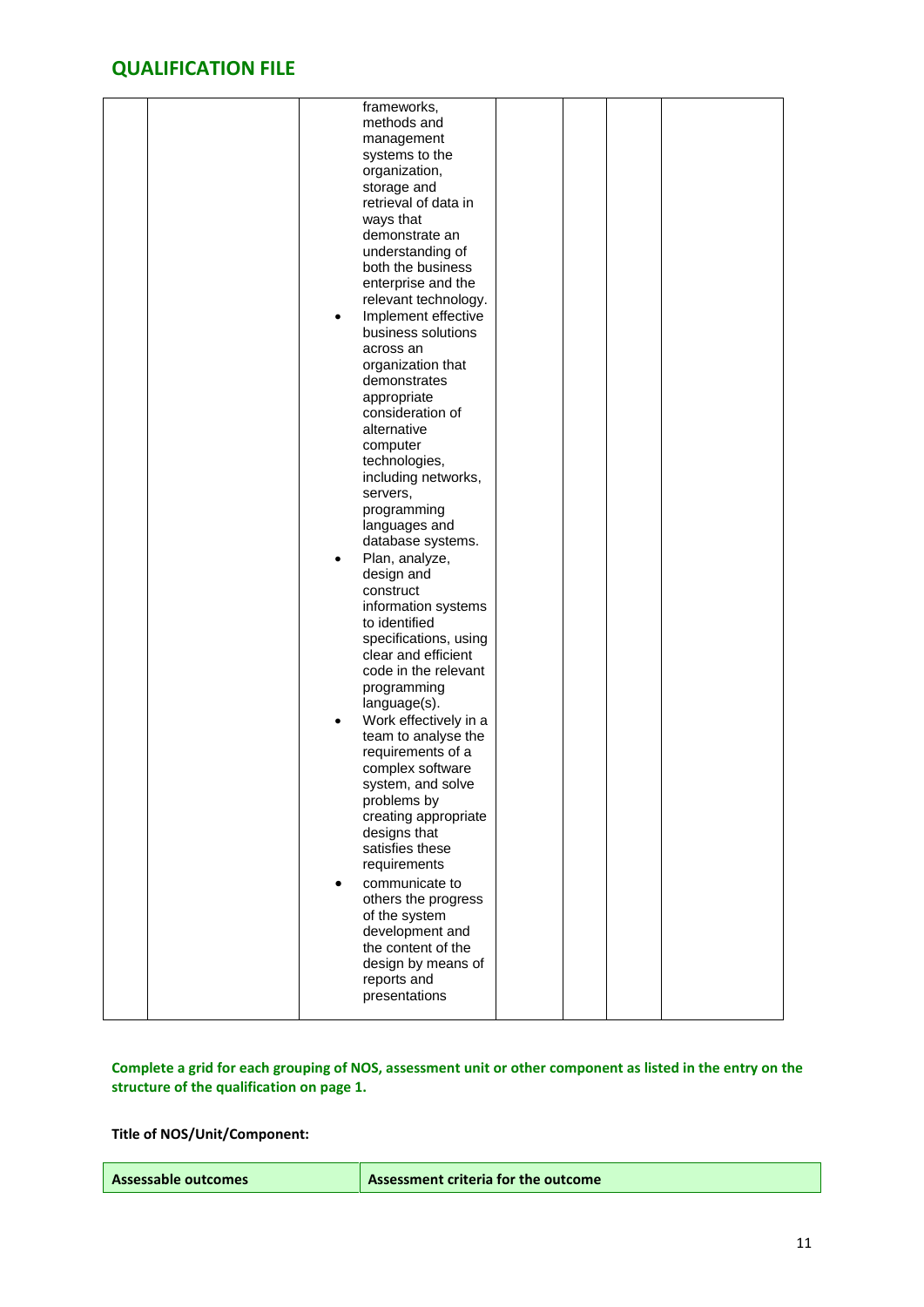| Enter the learning outcomes<br>/elements of competence which will<br>be assessed. | List all the criteria applying to this element/outcome. |
|-----------------------------------------------------------------------------------|---------------------------------------------------------|
| All the modules of PG-DITISS                                                      | $A+>=85%$                                               |
|                                                                                   | A $>= 70\%$ to $< 85\%$                                 |
|                                                                                   | B $>= 60\%$ to $< 70\%$                                 |
|                                                                                   | $C \ge 50\%$ to < 60%                                   |
|                                                                                   | D $>= 40\%$ to $< 50\%$                                 |
|                                                                                   | F < 40%                                                 |
|                                                                                   |                                                         |

### **Means of assessment 1**

Theory portion Assessment will be done through LAN based online system. Paper will be Objective question based. Lab exam will be done separately as per evaluation Guidelines.

#### **Means of assessment 2**

#### **Re-examinations:**

The following conditions will be applicable for the course end re-exam:

- Students who do not appear for an exam on the scheduled date will not have an automatic right to re-examination. Only those students who, in the opinion of the centre/course coordinator have a genuine reason for being absent may be allowed to appear for a re-exam.
- Students who have failed an exam may be allowed to appear for a re-exam.
- The re-exam should be conducted following the same process as the regular examination.
- Students, who failed/remained absent in the Course End Examination conducted by C-DAC, shall be allowed to appear in the re-examination only once.
- Students who remain absent or fail in the re-examination will not get any further chance for appearing for the re-examination. In such case the candidate can receive the Performance Statement and the certificate of participation without any grade.
- On evaluation of their answer sheets 20% of the marks obtained by the students will be deducted (towards de-rating for re-examination) for arriving at the final score, i.e. in order to clear the module test the student has to score a minimum of 48% marks instead of 40%.
- There will be no re-exam for the re-exam

#### **Pass/Fail:**

**If Candidate scored below 40% in any of the component like Theory, lab or Internal will be consider as FAIL.**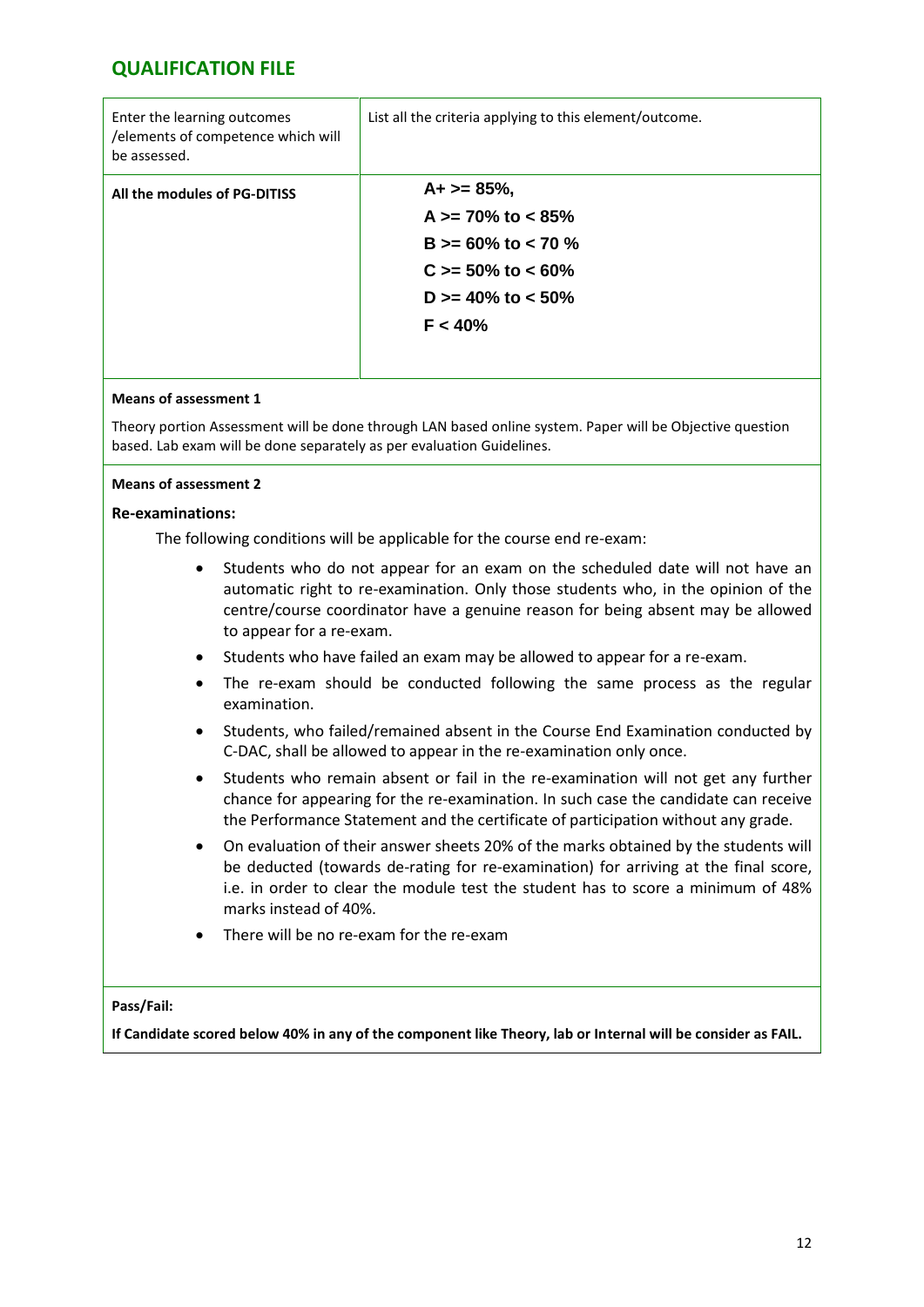### **SECTION 2**

### **SUMMARY EVIDENCE OF LEVEL**

| <b>Level</b> | <b>Process</b><br><b>Required</b> | Professional<br>Knowledge                                                                                                                                                                                                      | <b>Professional Skill</b> | <b>Core Skill</b> | <b>Responsibility</b>                                                                                                                              |  |  |
|--------------|-----------------------------------|--------------------------------------------------------------------------------------------------------------------------------------------------------------------------------------------------------------------------------|---------------------------|-------------------|----------------------------------------------------------------------------------------------------------------------------------------------------|--|--|
| 8            | communication                     | Comprehensive, cognitive, theoretical<br>knowledge and practical skills to develop<br>creative solutions to abstract problems.<br>Undertakes self-study; demonstrates intellectual<br>independence, analytical rigour and good |                           |                   | <b>Exercise management and supervision</b><br>in the context of work/study having<br>unpredictable changes; responsible for<br>the work of others. |  |  |

| <b>Assessed outcome</b> |                                                                 | <b>Process Required</b>                                                                                                                                                            | <b>Professional</b>                           | <b>Professional</b>                                                                                   | <b>Core</b>                                                                            | <b>Responsibility</b> |  |
|-------------------------|-----------------------------------------------------------------|------------------------------------------------------------------------------------------------------------------------------------------------------------------------------------|-----------------------------------------------|-------------------------------------------------------------------------------------------------------|----------------------------------------------------------------------------------------|-----------------------|--|
|                         |                                                                 |                                                                                                                                                                                    | <b>Knowledge</b>                              | <b>Skill</b>                                                                                          | <b>Skill</b>                                                                           |                       |  |
| 1.                      | Fundamental<br>of Computer<br><b>Networks</b>                   | Candidate has knowledge of Programming<br>language, Security Concepts, Ethical Hacking<br>concepts, Latest tools of network and System                                             |                                               |                                                                                                       | Candidate will be learning<br>effective communications.<br>Language to communicate     |                       |  |
| 2.                      | Concepts of<br>Operating<br>System and<br>Administration        | Administration and communication skills. So<br>candidates can develop creative solution to<br>abstract problems. Undertakes self-study;<br>demonstrates intellectual independence, |                                               | written and oral. Aptitude,<br>basic understanding of social<br>political and natural<br>environment. |                                                                                        |                       |  |
| 3.                      | Java<br>Programming<br>with Crypto API                          | analytical rigour and good communication.<br>Learning Security concepts and other concepts will<br>help to learner to get employment as Security                                   |                                               |                                                                                                       | Candidate has knowledge of<br>Management project and<br>supervise the activity plan in |                       |  |
| 4.                      | Security<br>Concepts                                            | Engineer, developer or tester.                                                                                                                                                     | Candidate can develop/test solutions based on | the context of work/study<br>having unpredictable<br>changes; responsible for the                     |                                                                                        |                       |  |
| 5.                      | <b>Network</b><br>Defense and<br>Countermeasur<br>es            | practical knowledge.                                                                                                                                                               |                                               |                                                                                                       | work of others.                                                                        |                       |  |
| 6.                      | Cyber<br>Forensics                                              |                                                                                                                                                                                    |                                               |                                                                                                       |                                                                                        |                       |  |
| 7.                      | Auditing,<br>Securing<br>standards and<br><b>Best Practices</b> |                                                                                                                                                                                    |                                               |                                                                                                       |                                                                                        |                       |  |
| 8.                      | PKI                                                             |                                                                                                                                                                                    |                                               |                                                                                                       |                                                                                        |                       |  |
| 9.                      | IT<br>Infrastructure<br>Management                              |                                                                                                                                                                                    |                                               |                                                                                                       |                                                                                        |                       |  |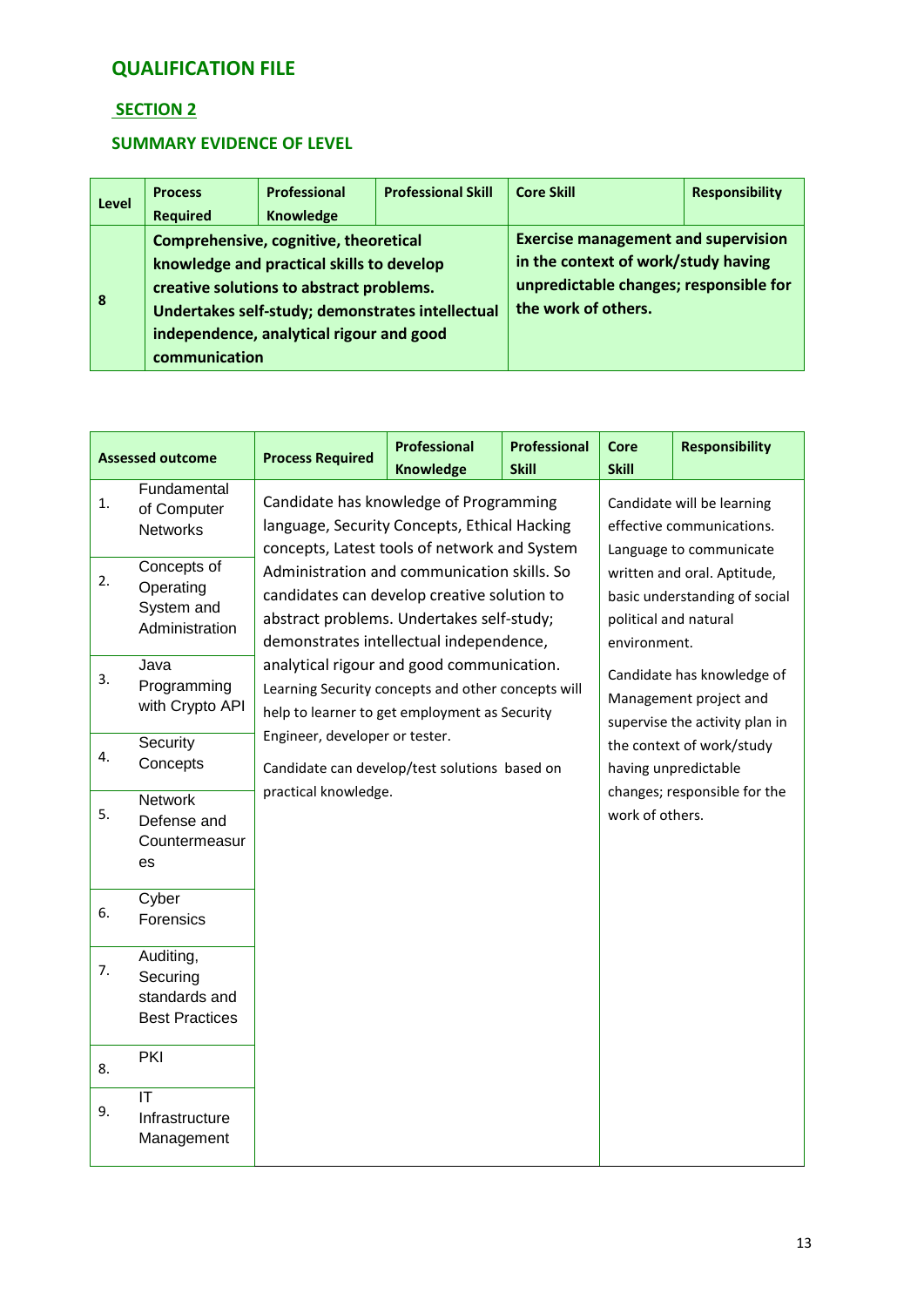| <b>Assessed outcome</b> |                                | <b>Process Required</b> | Professional<br>Knowledge | Professional<br><b>Skill</b> | <b>Core</b><br><b>Skill</b> | <b>Responsibility</b> |
|-------------------------|--------------------------------|-------------------------|---------------------------|------------------------------|-----------------------------|-----------------------|
| 10.                     | Aptitude &<br>English          |                         |                           |                              |                             |                       |
| 11.                     | Effective<br>Communicatio<br>n |                         |                           |                              |                             |                       |
| 12.                     | Project                        |                         |                           |                              |                             |                       |

### **SECTION 3**

### **EVIDENCE OF NEED**

#### **What evidence is there that the qualification is needed?**

C-DAC set up the Advanced Computing Training School (ACTS) in 1993 to meet the ever-increasing skilled manpower requirements of the Information Communication Technologies (ICT) industry as well as supplement its intellectual resource base for cutting-edge research and development. Over the years C-DAC has designed and delivered various postgraduate and undergraduate degree and diploma programmes. In addition, C-DAC imparts ICT training to state and national governments and agencies, strategic sectors, corporate and industries, foreign countries and international students, based on specific requirements.

The Post Graduate Diploma in IT Infrastructure, Systems and Security (PG DITISS) is a 24 weeks full time programme targeted towards grooming students in the arena of human-computer interaction and Information System and Cyber Security.

The Education and Training activities of C-DAC are governed and steered by Academic Council (AC) and Academic Management Committee (AMC). As per the Academic Council minutes and direction, a syllabus updation subcommittee is formed by combining members from different C-DAC centers. The subcommittee gave their inputs for syllabus updation. The resource centre has conducted meetings for updating required modifications in the current syllabus of PG-Diploma. After minutes of the meeting with draft syllabus contents were circulated across all the participating centers for any suggestion and comments. If any suggestions come through discussion of all concerned members, we incorporate the same and circulate again for finalization. After that we make the source book and informed to all centers for their review

#### **What is the estimated uptake of this qualification and what is the basis of this estimate?**

Total uptake of course is 300 per batch. Amidst this cloud of cyber crimes, there is a silver lining that comes in the form of job opportunities for students in the field of information security. Recognising the dearth of trained cyber security experts, the Indian government has expanded the career prospects in this field by

announcing to train 5 lakh cyber warriors in the next five years to boost e-defense . "Be it an organisation or an individual, everybody wants to ensure the safety of their system, thus, relying heavily on information security experts. Government departments and security agencies too demand large number of cyber security professionals," says Parul Khanna, a certified ethical hacker. As per industry experts, job opportunities in this field have outnumbered trained professionals. According to Angad Paul, director, Appin Technology, Noida, a lab that works in the field of information security, "IT security with ethical hacking skills is the most promising career to be in, with challenges and excitement every day of the work. There is a huge shortage of IT security manpower, only 60,000 professionals are available with respect to lakhs of jobs in IT security field in India." (Source: http://www.gadgetsnow.com/jobs/Cyber-warriors-theneed-of-the-hour-in-India/articleshow/17367618.cms)